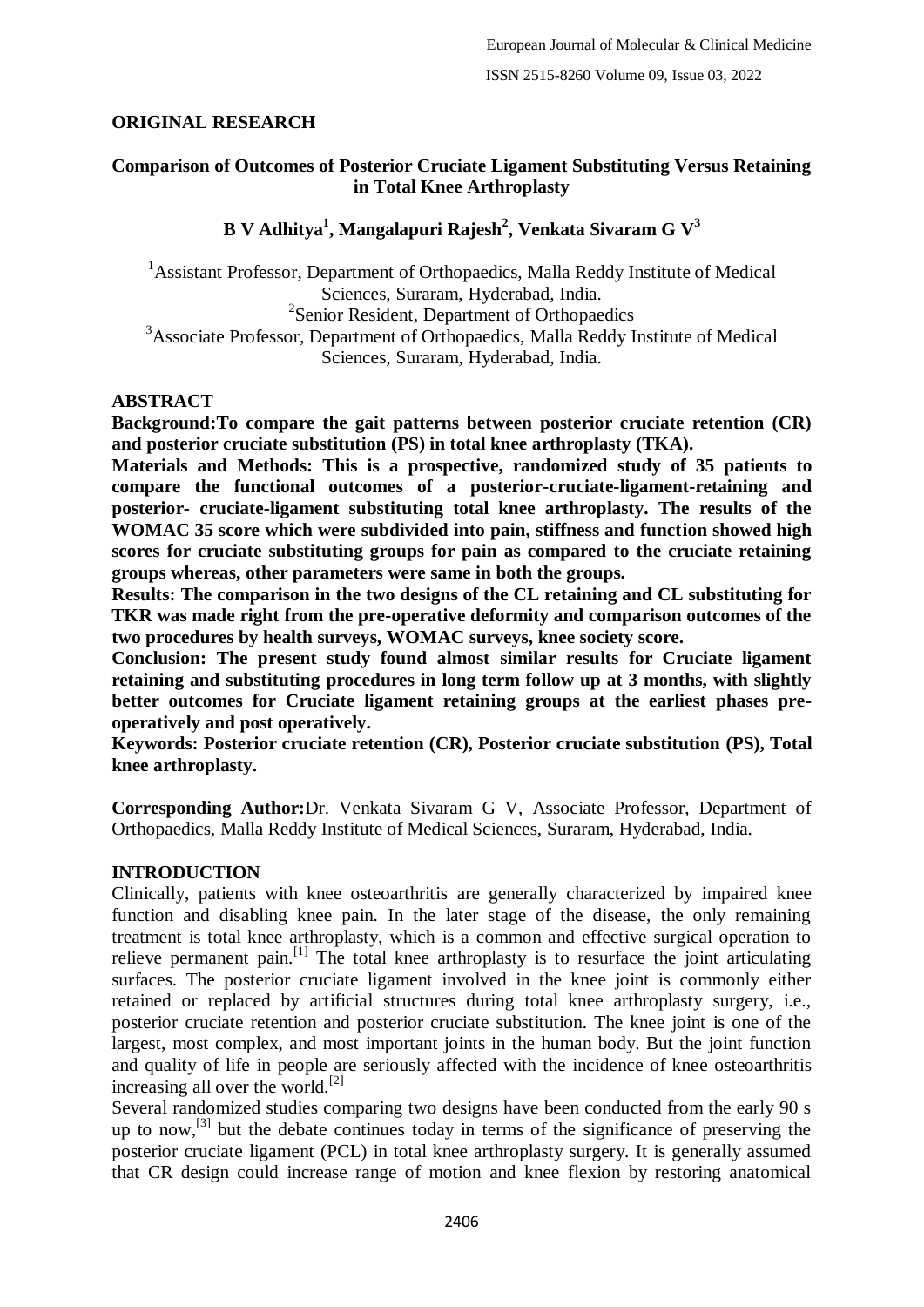femoral rollback and normal knee biomechanics, but some studies show a lack of posterior femorotibial translation with knee flexion in CR design.<sup>[3]</sup> Besides, several studies also show that preservation of the posterior cruciate ligament in TKA surgery does not guarantee the proper function of this ligament.<sup>[4]</sup>

The PS design has a cam post mechanism to substitute for the PCL and permits rollback of the femoral component on the tibial component during flexion.<sup>[5]</sup> And its proponents argue that the posterior translation of the femur creates more clearance on the tibia, and theoretically, more knee flexion.<sup>[6]</sup> In general, numerous studies have reported that both designs show satisfactory results, but the specific importance of posterior cruciate ligament retention has yet to be confirmed, and the particular advantages of one design over the other have not been documented.<sup>[7]</sup>

In addition, some studies have shown no difference between CR and PS designs in knee flexion and kinematic gait parameters.<sup>[8]</sup> However, others have found a marked improvement in PS design concerning knee flexion and range of motion, including one systematic review.<sup>[9]</sup> These contradictory results hinder consensus. In addition, this analysis attempted to analyse the clinical and functional results of treatment between the two designs with the Knee Society Score (KSS), extension, and walking speed, as well.

## **MATERIALS & METHODS**

This is a prospective and single centers study was conducted in the Department of Orthopedics, Malla Reddy Institute of Medical Sciences. A total sample size of 35 patients (n=35) with arthritis of the knee joint was selected for the study. The osteoarthritis degenerative changes in the knee were assessed from detail history and examination of the patient as well as data was collected from the patients based on the scoring indices (International Knee Society Score, Western Ontario McMasters Osteoarthritis (WOMAC) index and the SF- 36 health survey. Since, we wished to compare the outcome of two versions, cruciate-retaining and cruciate substituting designs of the same prosthesis.

#### **Inclusion criteria**

Patients with damaged knee joint in osteoarthritis, patients in the age range of 35 to 80 years, who continue to have knee pain even after the 6 months of conservative treatment and patients with degenerative arthritis and a coronal deformity of  $< 15^{\circ}$  after knee exposure were included in the study.

#### **Exclusion criteria**

Whereas, Patients with post-traumatic arthritis, previous osteotomy, rheumatoid arthritis or sagittal instability were excluded.

After obtaining thorough medical and anesthesia fitness as well as consent of the patient, appropriate plan was designed for the patient, the patients were prepared for the surgery. After undergoing the surgical procedures, patients will be followed on 15th day, 1st month and 3rd month.

On follow up visits patients will be evaluated by local examination. Patient evaluation was done on the basis of physical parameters which include pain, swelling, redness, difficulty in walking and sitting. Feeling of crepitus on joint movement. Severity of pain was measured by visual analogue (vas) score. Selected patients were informed about the nature of the study and agreed to participate. After exposure of the knee for the further procedure and the implant, the condition of the PCL was assessed both visually and by palpation. If the PCL was present and macroscopically intact without excessive tightening at maximum flexion of the knee, the patient was included in the study.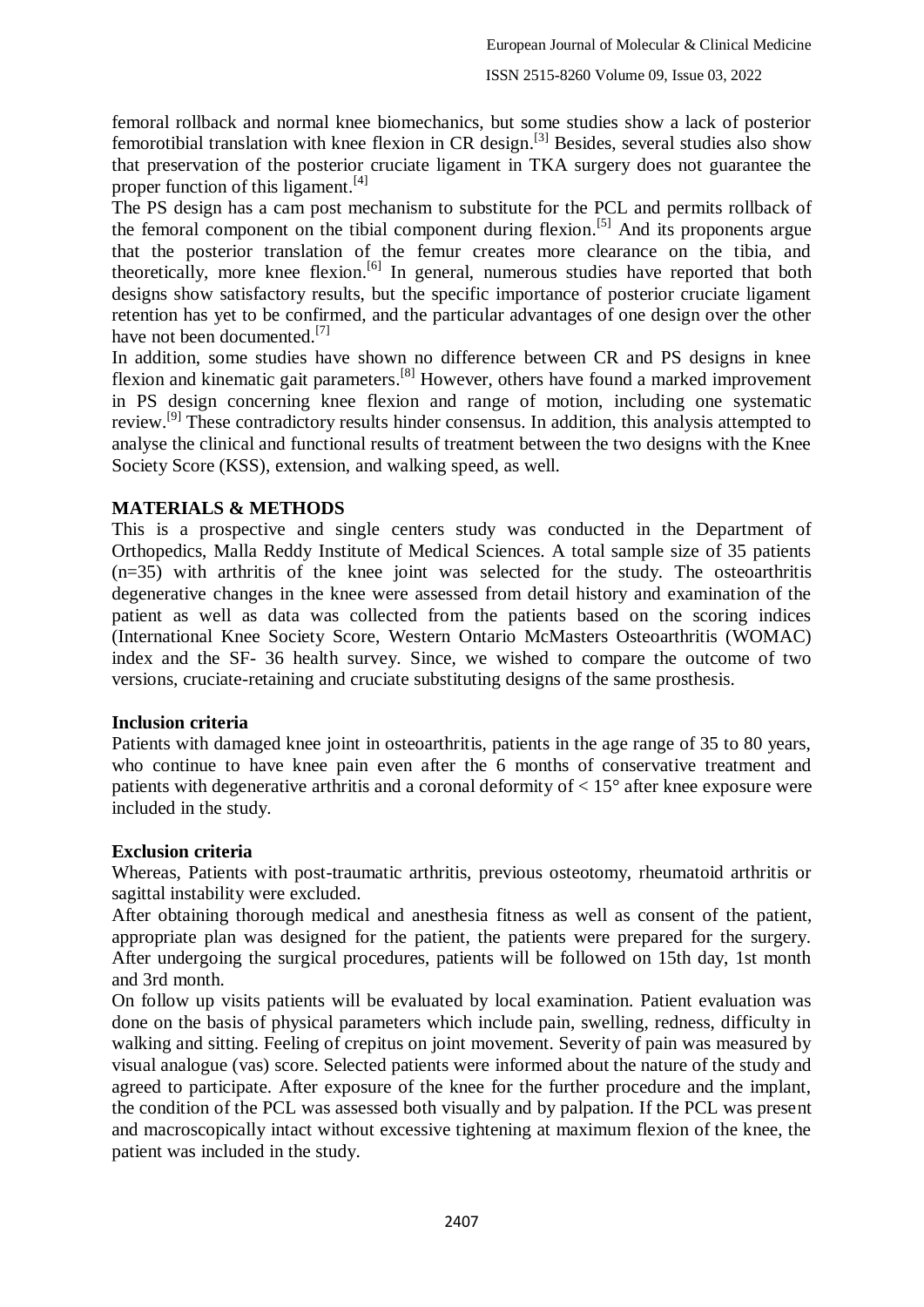If, however, the PCL was in any other condition the patient was not included and underwent a routine cruciate stabilizing TKA outside the study protocol. For each patient who met the criteria, a randomization envelope was opened and the patient was allocated to one of the two groups. Thus, all selected patients had a functioning and macroscopically intact PCL.

In each group thirty-five patient from the cruciate-retaining (CR) group and Thirty-five from the cruciate-substituting (CS) group were randomly chosen for further assessment. The implant used was of same brand for TKA in either its cruciate-retaining or cruciate substituting version. In the cruciate- retaining group, a standard retaining insert was used for all patients. We used a medial Para patellar exposure for all TKAs and identical surgical instrumentation. All patients underwent an identical post-operative care and rehabilitation protocol although the nursing staff and physiotherapists were blinded as to which group the patient belonged.

Along with the pain scores other parameters included SF36 health survey, and radiological analysis. All scores were obtained, and measurements made and recorded, with the help of a trained, independent nurse who was blinded to the procedure which had been performed.

## **Radiological analysis**

TKA was performed with patients who had a radiographic Kellgren - Lawrence grade III and greater wanted the operation due to severe knee pain. Overall limb alignment was assessed pre-operatively and at three months after operation using a digital full-leg standing radiograph. The accuracy of this technique has already been validated.

Standard radiographs, including anteroposterior, lateral and skyline views, were taken before operation, at 15th day, 1 month, and three months after surgery. Sagittal alignment was measured as the angle between the posterior tibial cortex and the under surface of the metal backed tibial tray. All post-operative radiographs were taken under image intensifier control in order to position the x-ray beam perfectly parallel to the implant.

#### **Statistical analysis**

Statistical comparisons of the cruciate retaining and cruciate-substituting results were performed using the Student's t-test. Multiple trials of step data were acquired for each knee. For each knee, the range of flexion was separated into 10° portions and the accumulated data were then used to generate a mean for each knee. Statistical comparisons for the step data were performed using an analysis of variance (ANOVA) was performed if this determined a significant difference if  $p$  value (<0.05).

## **RESULTS**

The comparison in the two designs of the CL retaining and CL substituting for TKR was made right from the pre-operative deformity and comparison outcomes of the two procedures by health surveys, WOMAC surveys, knee society score etc. were analyzed and the observations were made as follows.

| <b>Deformity</b> | $\overline{\text{CR}}$ | nα<br>CJ |
|------------------|------------------------|----------|
| Varus            | 34                     | 34       |
| Valgus           |                        |          |
| Total            | JJ                     | JJ       |

#### **Table 1: Distribution of pre-op deformity in patients with osteoarthritic of knee**

#### **Table 2: Kellgren and Lawrence OA knee grading distribution**

| Grade   | CR | חמ<br>UD         |
|---------|----|------------------|
| Grade 3 | -  | $\overline{ }$   |
| Grade 4 | ΙU | $\sqrt{2}$<br>10 |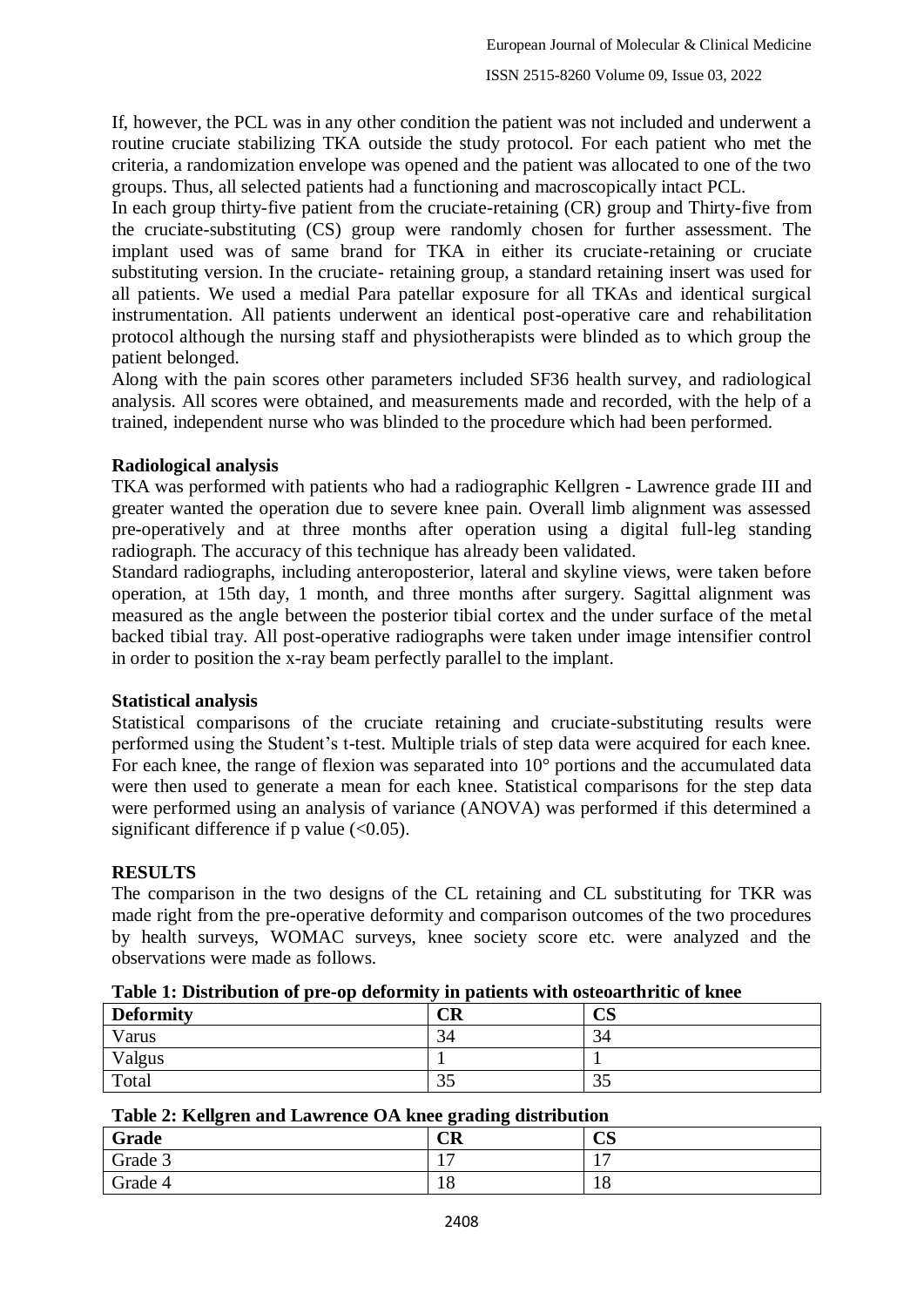ISSN 2515-8260 Volume 09, Issue 03, 2022

| Table 3: SF36 health survey outcomes |           |                 |                 |                 |                 |  |
|--------------------------------------|-----------|-----------------|-----------------|-----------------|-----------------|--|
| SF 36 Score                          |           | Pre-op          | 2 weeks         | 1 month         | 3 months        |  |
|                                      |           | $(Mean \pm SD)$ | $(Mean \pm SD)$ | $(Mean \pm SD)$ | $(Mean \pm SD)$ |  |
| Physical score                       | <b>CR</b> | $31\pm4.95$     | $29 \pm 2.95$   | $47 + 5.83$     | $49 \pm 5.46$   |  |
|                                      | CS        | $26 \pm 3.82$   | $26 \pm 3.02$   | $51 \pm 6.37$   | $51 \pm 6.20$   |  |
| Mental score                         | <b>CR</b> | $64\pm7.59$     | $63 \pm 5.32$   | $60\pm 6.95$    | $56 \pm 5.42$   |  |
|                                      | CS        | $56 \pm 6.72$   | $56 \pm 6.72$   | $57 \pm 6.79$   | $59 \pm 5.52$   |  |

# Total  $\begin{array}{|c|c|c|c|c|} \hline 35 & 35 \end{array}$  \ 35

#### **Table 4: Outcome comparison (as per Womac score)**

| Womac         |                        | <b>Pre-op</b><br>(Mean±SD) | 2 weeks<br>$(Mean \pm SD)$ | l month<br>$(Mean \pm SD)$ | 3 months<br>$(Mean \pm SD)$ |
|---------------|------------------------|----------------------------|----------------------------|----------------------------|-----------------------------|
| score<br>Pain | $\mathbb{C}\mathsf{R}$ | $10+2.49$                  | $3 \pm 0.25$               | $3 \pm 0.84$               | $3 \pm 0.88$                |
|               | CS                     | 12±2.69                    | $5 \pm 1.98$               | $4 \pm 0.97$               | $4 \pm 0.98$                |

Outcomes comparison (as per knee society score)

#### **Table 5: Outcome comparison of Stiffness**

| <b>Womac score</b> |                        | <b>Pre-op</b><br>$(Mean \pm SD)$ | (2 weeks)<br>$Mean \pm SD$ ) | l month<br>(Mean±SD) | 3 months<br>$(Mean \pm SD)$ |
|--------------------|------------------------|----------------------------------|------------------------------|----------------------|-----------------------------|
| <b>Stiffness</b>   | $\mathbb{C}\mathrm{R}$ | $4\pm 0.72$                      | $4 \pm 0.73$                 | 4±0.71               | $1(\pm 0.32)$               |
|                    |                        | $4 \pm 0.70$                     | $4 \pm 0.71$                 | $3\pm 0$ .           | $1(\pm 0.49)$               |

#### **Table 6: Outcome comparison of Function score**

| <b>Womac score</b>    |    | <b>Pre-op</b>   | 2 weeks         | 1 month         | 3 months        |
|-----------------------|----|-----------------|-----------------|-----------------|-----------------|
|                       |    | $(Mean \pm SD)$ | $(Mean \pm SD)$ | $(Mean \pm SD)$ | $(Mean \pm SD)$ |
| <b>Function score</b> | ΞR | $39 + 3.14$     | $13\pm3.46$     | $9 + 1.29$      | $8 + 0.91$      |
|                       |    | $37\pm3.13$     | $36\pm4.18$     | $12\pm 2.48$    | $14\pm3.84$     |

#### **Table 7: Patient satisfaction**

| <b>Patient satisfaction</b> | $\overline{\text{CR}}$ | <b>CS</b>    |
|-----------------------------|------------------------|--------------|
| Very satisfied              | 9(25.7%)               | $10(28.5\%)$ |
| Satisfied                   | $11(31.4\%)$           | $11(31.4\%)$ |
| Neutral                     | $8(22.8\%)$            | 7(20%)       |
| Dissatisfied                | 7(20%)                 | $7(20\%)$    |
| Very dissatisfied           | $0(0\%)$               | $0(0\%)$     |

#### **Table 8: Functional activities**

| <b>Functional activities</b>     | CR           |           |
|----------------------------------|--------------|-----------|
| Walking and standing without aid | $18(51.4\%)$ | 19(54.2%) |
| Walking and standing with aid    | 17(48.5%)    | 16(45.7%) |

#### **DISCUSSION**

The role of the PCL has been a controversial issue since the early days of TKA. Numerous authors have shown good clinical outcomes for both cruciate-retaining and cruciatesubstituting designs.<sup>[10]</sup> Straw et al,<sup>[11]</sup> showed similar results for patients with cruciateretaining and cruciate-substituting arthroplasties. Significantly worse results were reported for patients with a cruciate-retaining arthroplasty when a tight PCL had been released. Since our surgical technique aimed to restore the joint line and the flexion gap correctly with the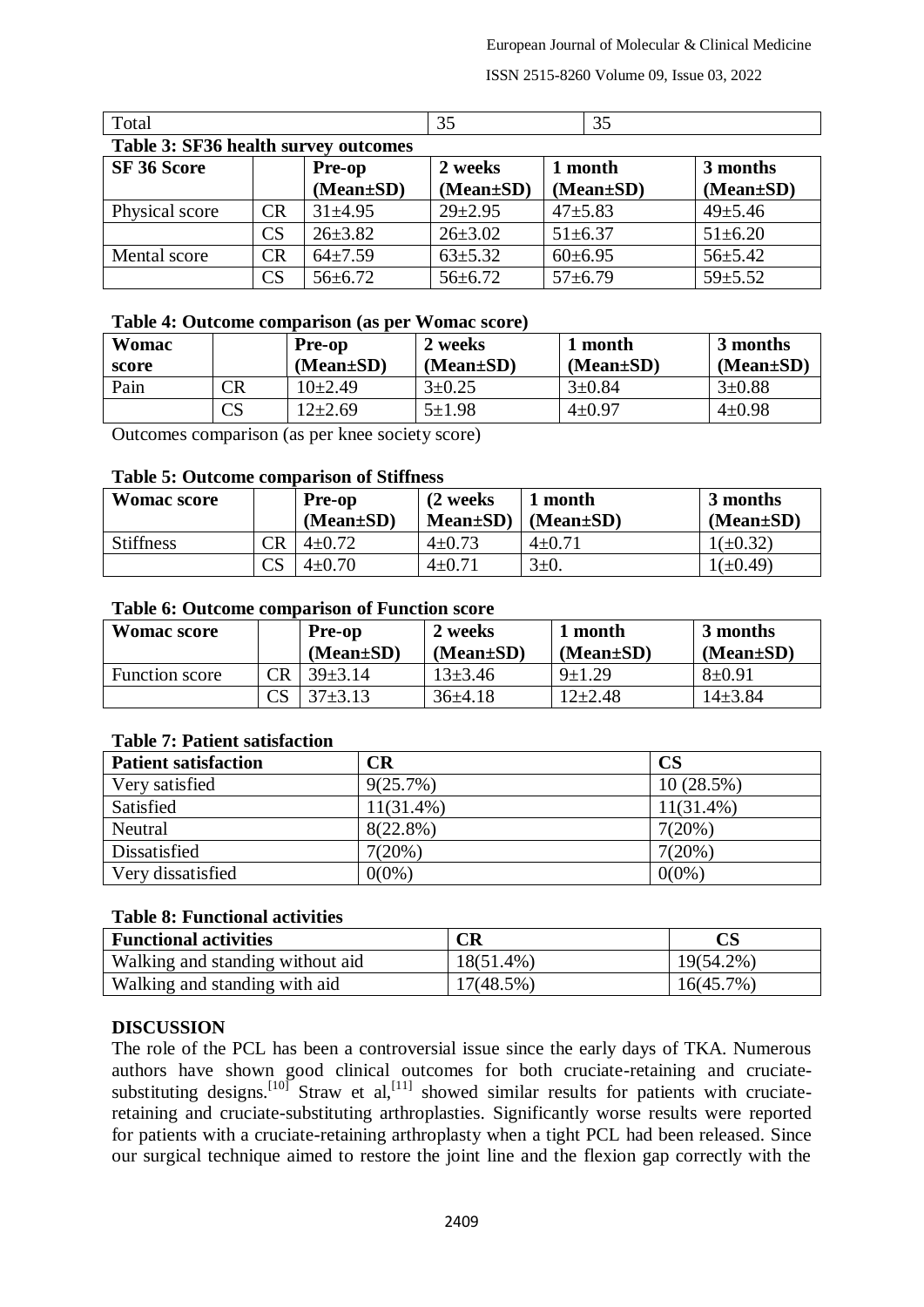use of posterior referencing instrumentation for sizing the femoral component, no further releases of the PCL were required at the end of the operation in the cruciate-retaining group.

Our results showed a similar post-operative outcome for the classical outcome measurement tools of WOMAC, SF-36, and the Knee Society scores. No significant differences were detected at three months and at one, two and five years although this may have been because these scoring systems were too crude to identify important differences. This effect can be caused by the non-parametric character and ceiling effect of these scores.<sup>[12]</sup> Survivorship at five years and the appearance of radiolucency's were identical for both groups, except for one radiolucency in zone 7 on the tibia in a cruciate-substituting knee. Since all knees were well aligned and balanced, this finding is not surprising.<sup>[13]</sup>

The aim to reproduce normal knee kinematics after implantation of a TKA has been questioned.[14] However, other authors share our view that the reproduction of normal kinematic patterns is the best option for preserving stability and movement. Since most modern knee arthroplasties are surface replacements which mimic the anatomical form of the human knee, this is a logical assumption. Normal knee kinematics under loaded conditions (deep knee bend) have recently been studied by dynamic MRI, bi-planar image-matching of radiographs and fluoroscopy.  $[14]$ 

It was shown that the posterior part of the medial femoral condyle had a single radius of curvature, acting like a ball in a socket from between 20° and 110° of flexion, and allowing the lateral condyle to pivot around it.<sup>[15]</sup> This positions the lateral tibiofemoral contact point in deep flexion well posterior on the tibia. Asano et al,<sup>[16]</sup> used a bi-planar image-matching technique to describe the kinematic behaviour of the normal human knee.

Despite differences in the arthroplasties which were used, a clear trend appears from these studies. In the replaced knee, axial rotation is less pronounced than in the human knee, and forward sliding of the medial femoral condyle during flexion on the medial side is present for all cruciate-retaining types of knee while lateral femoral rollback is better for cruciatesubstituting than for the cruciate- retaining devices. Maximum flexion tends to be better in the cruciate-substituting than in the cruciate-retaining groups.

In our study, the difference in maximum flexion during lunge between cruciate-retaining and cruciate-substituting patients was not significant although the gain in flexion compared with the pre-operative situation was greater in the cruciate-substituting than in the cruciateretaining group. The better flexion in the cruciate-substituting group correlated with earlier findings.<sup>[17]</sup> The explanation probably lies in the greater posterior translation of the femur on the tibia. The cruciate-substituting group displayed a greater posterior contact area in flexion than the cruciate-retaining group. Also, within the cruciate substituting group, a clear linear relationship strongly suggested that the anteroposterior position of the femur relative to the tibia was a key factor in maximum knee flexion. This can be explained anatomically since a posterior position of the femur relative to the tibia clears the back of the knee and prevents impingement of soft-tissues or polyethylene. This phenomenon works synergistically with the posterior condylar offset as described by Bellemans et al.<sup>[18]</sup>

No difference was found between the clinically measured maximum passive flexion (unloaded) and the image intensifier measured maximum flexion during lunge (loaded). In two studies, the maximum weight-bearing flexion was reported to be reduced when compared with passive maximum flexion. This phenomenon was most pronounced in cruciate-retaining devices. The difference from our findings may be because of the difference in activity (squat vs lunge) or the different surface geometry of the prosthesis (LCS vs Genesis II).<sup>[19]</sup>

## **CONCLUSION**

Our randomized controlled study was not able to demonstrate clinical differences between cruciate-retaining and cruciate-substituting TKAs, nor was there a difference in survivorship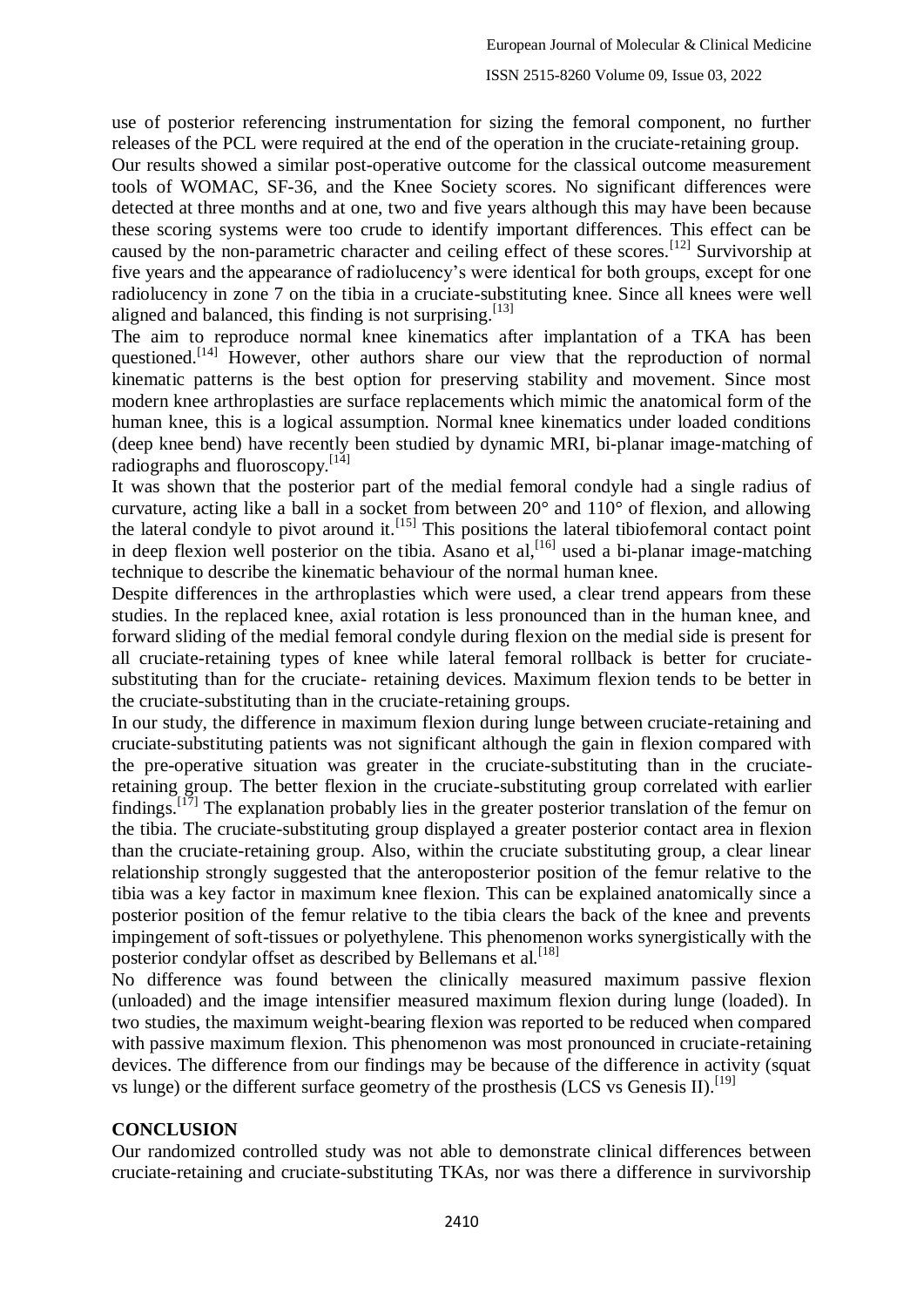or prevalence of radiolucent lines at one year. In kinematic analysis however, it was shown that the cruciate-substituting group had more consistent and more natural function than the cruciate-retaining group, without replicating the kinematics of the normal knee.

## **REFERENCES**

- 1. Verra W, van den Boom L, Jacobs W, Clement D, Wymenga A, Nelissen R. Retention versus sacrifice of the posterior cruciate ligament in total knee arthroplasty for treating osteoarthritis. Cochrane Database Syst Rev. 2013.
- 2. Seon J, Park J, Shin Y, Seo H, Lee K, Song E. Comparisons of kinematics and range of motion in high-flexion total knee arthroplasty: cruciate retaining vs. substituting designs. Knee Surg Sports Traumatol Arthrosc. 2011; 19(12):2016–22.
- 3. Hajduk G, Nowak K, Sobota G, Kusz D, Kopeć K, Błaszczak E, et al. Kinematic gait parameters changes in patients after total knee arthroplasty. Comparison between cruciate-retaining and posterior-substituting design. Acta Boeing Biomech. 2016; 18(3):137–42.
- 4. Bercik MJ, Joshi A, Parvizi J. Posterior cruciate-retaining versus posterior-stabilized total knee arthroplasty: a meta-analysis. J Arthroplasty. 2013; 28(3):439–44.
- 5. Nha K-W, Shon O-J, Kong B-S, Shin Y-S. Gait comparison of uni compartmental knee arthroplasty and total knee arthroplasty during level walking. PLoS ONE. 2018; 13(8):e0203310.
- 6. Chen CL, Han PF, Zhang ZL, Sun XJ, Lv Z. Clinical efficacy of Ortho Pilot navigation system versus conventional manual total hip arthroplasty: a systematic review and metaanalysis. J Int Med Res. 2019; 47(2):505–14.
- 7. Gray H, Guan S, Young T, Dowsey M, Choong P, Pandy M. Comparison of posteriorstabilized, cruciate-retaining, and medial-stabilized knee implant motion during gait. J Orthop Res off Publ Orthop Res Soc. 2020; 38(8):1753–68.
- 8. Beach A, Regazzola G, Neri T, Verheul R, Parker D. The effect of knee prosthesis design on tibiofemoral biomechanics during extension tasks following total knee arthroplasty. Knee. 2019; 26(5):1010–9.
- 9. Hamai S, Okazaki K, Shimoto T, Nakahara H, Higaki H, Iwamoto Y. Continuous sagittal radiological evaluation of stair-climbing in cruciate-retaining and posteriorstabilized total knee arthroplasties using image-matching techniques. J Arthroplasty. 2015; 30(5):864–9.
- 10. Li N, Tan Y, Deng Y, Chen L. Posterior cruciate-retaining versus posterior stabilized total knee arthroplasty: a meta-analysis of randomized controlled trials. Knee Surg Sports Traumatol Arthrosc. 2014; 22(3):556–64.
- 11. Straw R, Kulkarni S, Attfield S, Wilton TJ. Posterior cruciate ligament at total knee replacement. J Bone Joint Surg Br. 2003; 85(5):671–4.
- 12. Van den Boom LGH, Halbertsma JPK, van Raaij JJAM, Brouwer RW, Bulstra SK, van den Akker-Scheek I. No difference in gait between posterior cruciate retention and the posterior stabilized design after total knee arthroplasty. Knee Surg Sports Traumatol Arthrosc Off J ESSKA. 2014; 22(12):3135–41.
- 13. Maruyama S, Yoshiya S, Matsui N, Kuroda R, Kurosaka M. Functional comparison of posterior cruciate-retaining versus posterior stabilized total knee arthroplasty. J Arthroplasty. 2004; 19(3):349–53.
- 14. Aletto C, Zara A, Notarfrancesco D, Maffulli N. Computer assisted total knee arthroplasty: 2.5 years follow-up of 200 cases. Surg J R Coll Surg Edinb Ireland. 2021; 19(6):e394–401.
- 15. Rossi SMP, Ivone A, Ghiara M, Jannelli E, Sangaletti R, Perticarini L, et al. A ligament tensor-guided extramedullary alignment technique for distal femoral cut in total knee